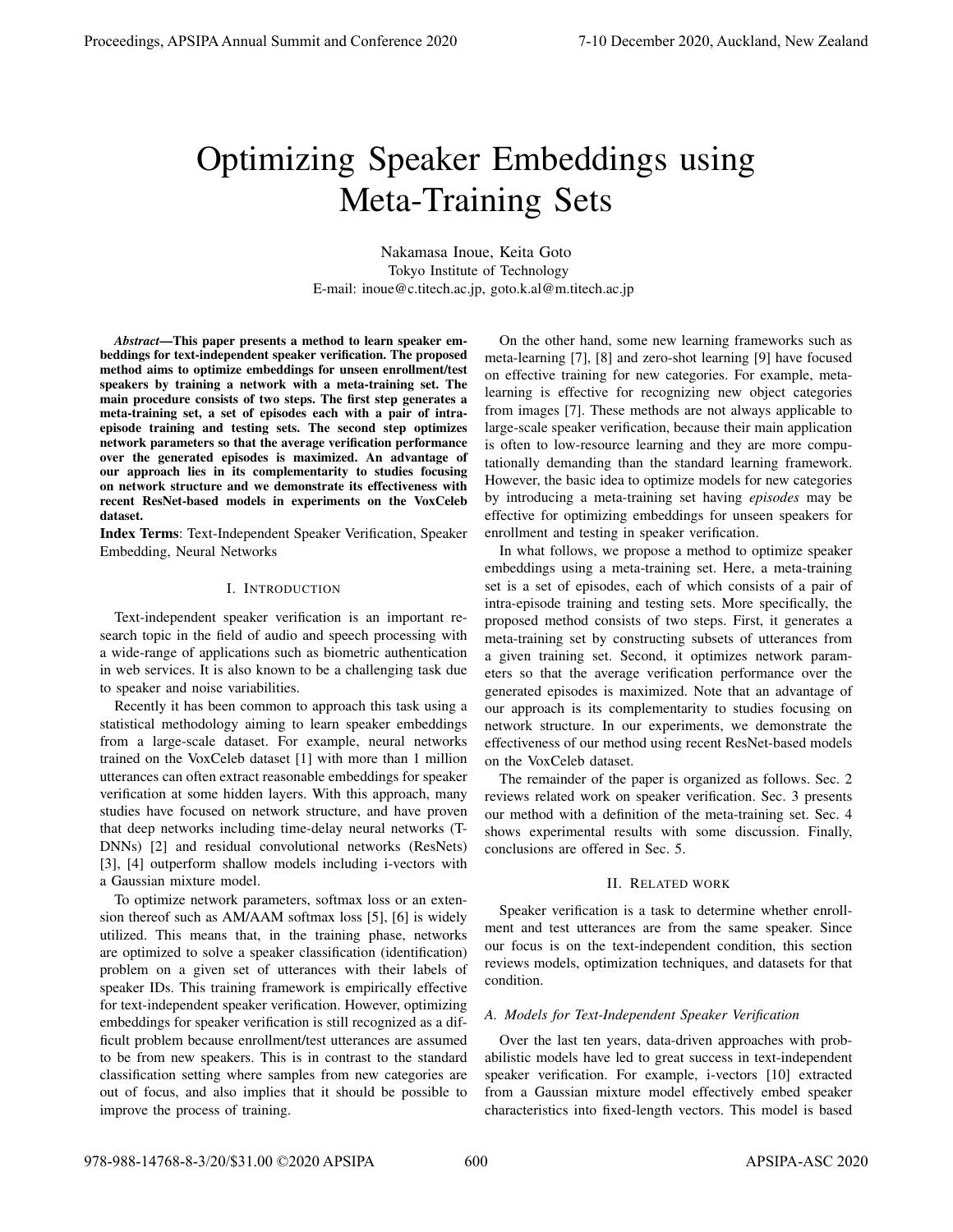on factor analysis. To further improve the verification performance with i-vectors, probabilistic linear discriminant analysis [11] is often applied.

Various types of neural networks are also proposed to extract speaker embeddings. Snyder et al. [2] report that time delay neural networks (T-DNN) with shift-invariant structures outperform i-vector based systems. Convolutional networks with residual connections, so-called ResNets, have recently been found to be effective with some modifications, e.g., quantization-based aggregation in the VGG model [3], rvectors extracted from ResNets without max pooling [4], Squeeze-and-Excitation ResNets [12], and a shortcut connected structure for ResNet (SC-ResNet) [13].

# *B. Optimization Techniques*

To extract speaker embeddings from the models described above, model parameters need to be tuned before enrollment utterances proceed to verification systems. Since the number of model parameters is often large, e.g., more than a million for recent networks, statistical learning approaches using a largescale dataset are effective for estimating parameters.

Assuming that a training dataset consists of utterances with their speaker ID labels, model parameters are typically optimized by solving a speaker identification problem. For the objective function, the softmax (cross-entropy) loss is a standard stable choice to train a network from scratch. A number of studies report angle-based modifications of the softmax loss, for example AM softmax [5], AAM softmax [14], large margin loss [15], and HME/Ring loss [6] are effective for measuring the similarity between two utterances via the cosine similarity of extracted embeddings.

Some recent studies focus on different types of learning frameworks. To improve the robustness against noise, supervised learning with data augmentation is effective. Examples in this respect include augmentation with additional noise datasets [2], augmentation by VAE [16], and mixup learning strategies [17]. To improve cost efficiency, self-supervised learning utilizes unlabeled utterances [18], and multi-task learning shares different tasks [19]. Further, score normalization techniques, such as z-/t-norm [20], adaptive s-norm [21], and cohort score normalization[22] are advantageous for adapting trained models to testing conditions.

# *C. Datasets*

To evaluate verification systems, publicly available datasets are often used. McLaren et al. [23] provided the SITW dataset covering recordings of 299 speakers. Nagrani et al. [1] created the VoxCeleb dataset, which consists of more than 1 million utterances for 5,000+ speakers and is one of the largest datasets for speaker verification and identification. The NIST SRE datasets [24] are leading benchmarks with their workshop series. Since model parameter optimization requires a large number of utterances, VoxCeleb or NIST SRE-08/10 is used for training in practice, and the other small datasets are used for testing.



Fig. 1. Generating a meta-training set by sampling episodes.



Fig. 2. Meta-network architecture.

# III. PROPOSED METHOD

Let  $\mathcal{D}_{train} = \{(u_i, y_i)\}_{i=1}^N$  be a training set consisting of pairs of an utterance *u<sup>i</sup>* and its speaker label *y<sup>i</sup>* . Our goal is to learn embedding function  $\phi(u)$  from  $\mathcal{D}_{train}$ for text-independent speaker verification. Here, a testing set consists of triplets of an enrollment utterance  $u_{en}$ , a test utterance *uts*, and their identity ground-truth label *g*, i.e.,  $\mathcal{D}_{test} = \{(u_{en,j}, u_{ts,j}, g_j)\}_{j=1}^M$  where  $g_j$  is 1 if the speakers of  $u_{en,j}$  and  $u_{ts,j}$  are the same, and otherwise 0. The equal error rate (EER) on  $\mathcal{D}_{test}$  is a popular measure for evaluation.

To obtain embedding function  $\phi(u)$ , a recent trend has involved training a neural network  $\mathcal{N}_{\theta}$ , and then extracting features from one of its hidden layers. The network parameter *θ* is typically optimized by solving a speaker classification problem on *Dtrain*. However, learning embeddings for speaker verification is still difficult because sets of speakers for training and testing are assumed to be disjoint.

To tackle this difficulty, our proposed method utilizes a meta-training set to optimize embeddings. In the following subsections, we describe 1) the definition of a meta-training set, 2) meta-network architecture, and 3) optimization.

## *A. Definition of a Meta-Training Set*

A meta-training set is defined as a set of *episodes*, each of which simulates a training-testing procedure of speaker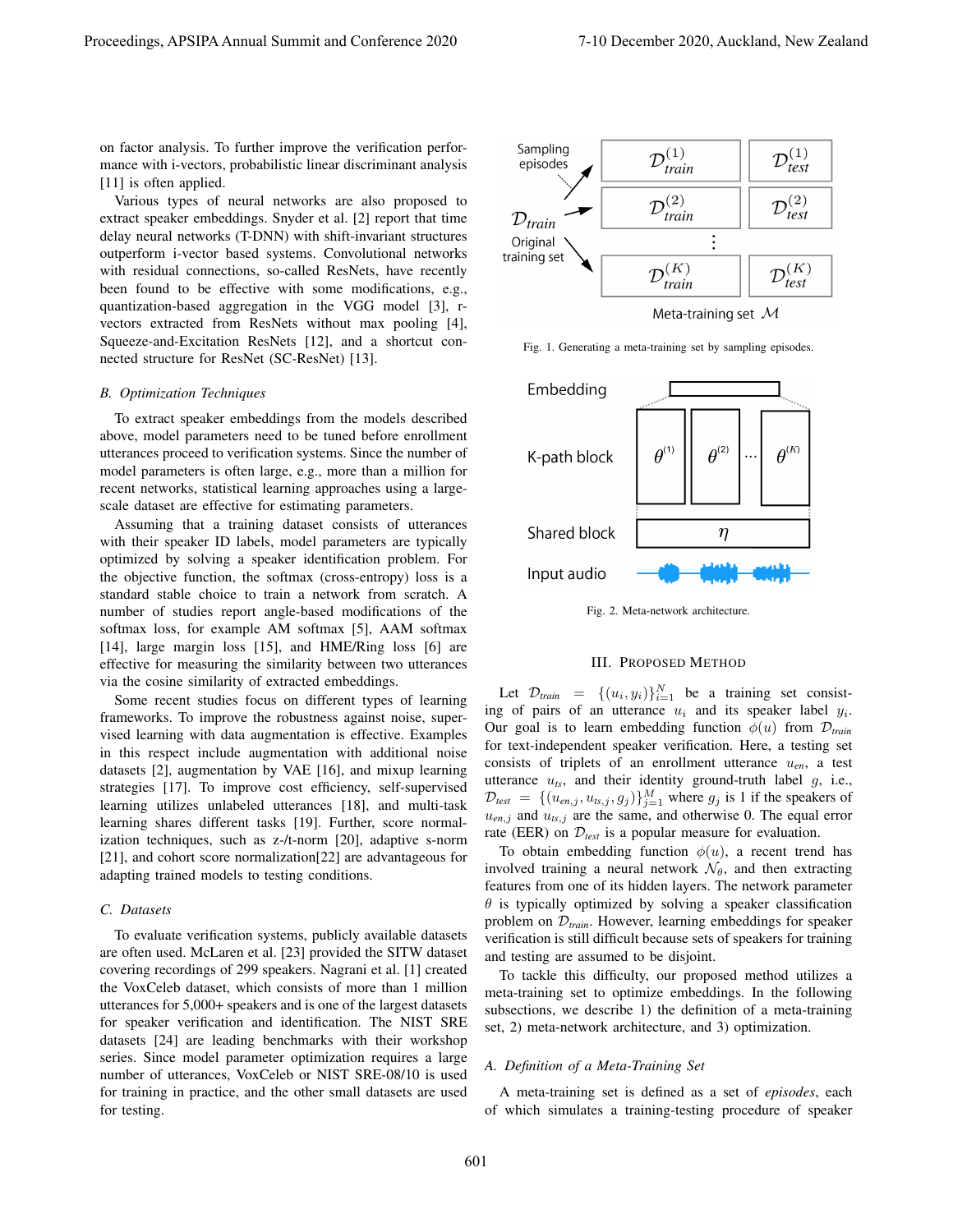verification. Specifically, a meta-training set  $M$  is defined by

$$
\mathcal{M} = \{\mathcal{T}_k\}_{k=1}^K,\tag{1}
$$

where each episode  $\mathcal{T}_k$  is a pair of intra-episode training and testing sets given by  $\mathcal{T}_k = (\mathcal{D}_{train}^{(k)}, \mathcal{D}_{test}^{(k)})$ . All episodes are generated from an episode generator *q*, which divides the original training set *Dtrain* into two subsets for intra-episode training and testing (Figure 1).

Given a meta-training set, our framework seeks a network parameter  $\theta$  that maximizes the average performance over  $\hat{\mathcal{D}}_{test}^{(k)}$ . For example, with EER as an evaluation measure, we choose

$$
\theta = \underset{\theta \in \Theta}{\operatorname{argmin}} \sum_{k=1}^{K} \text{EER}(\mathcal{D}_{test}^{(k)})
$$
(2)

from a candidate set of parameters Θ (details about how to obtain Θ are given in Sec. III-C). Notably, this framework enables minimization of the expected EER, i.e., E*T ∼<sup>q</sup>* [EER(*Dtest*)] as *K* increases. This means that designing *q* close to the original training-testing condition helps improve the performance on the original testing set. Thus, we use a twostep episode generator *q*, which first randomly splits speakers in  $D_{train}$  into two subsets, and then intra-episode training and testing sets are constructed from their corresponding utterances.

#### *B. Meta-Network Architecture*

Our framework utilizes a neural network  $\mathcal{N}_{\theta}$ , from which *K* subnetworks  $\mathcal{N}^{(k)}(k=1,2,\dots,K)$  are definable. Here, the input-output size of all subnetworks is the same as  $\mathcal{N}_{\theta}$ , and each subnetwork corresponds to an episode in a meta-training set in the optimization step.

For simplicity, we use a network architecture with *K* paths as shown in Figure 2. This architecture consists of two blocks: a shared block and a *K*-path block. The shared block has a parameter *η*. This block includes pre-processing and may include low-level feature extraction layers. The *K*path block has *K* independent parameters  $\theta^{(1)}, \cdots, \theta^{(K)}$ . The embedding layer is put on top of this block. In summary, the network parameter is given by  $\theta = (\eta, \theta^{(1)}, \dots, \theta^{(K)})$ , and a subnetwork  $\mathcal{N}^{(k)}$  is a network having a parameter  $(\eta, \theta^{(k)})$ .

Note that this architecture is meta-architecture, and thus recent network structures such as ResNets [3], [4] and SCRes-Nets [13] can be introduced to it. As such, our work is complementary to studies on these network structures.

## *C. Optimization*

The optimization algorithm consists of four steps. First, a network is pre-trained on the entire training set *Dtrain*. This step is used only for fixing shared parameter *η* for extracting low-level features. Softmax loss for speaker classification is used in practice. Second, a meta-training set is generated by using the episode distribution *q*, i.e., generate episodes  $\mathcal{T}_k \sim q$  for  $k = 1, 2, \cdots, K$ , where *K* is a hyper-parameter of the algorithm. Third, on each intra-episode training set, the corresponding subnetwork  $\mathcal{N}_k$  is optimized. Here,  $\theta^{(k)}$ 

| Algorithm 1                                                                                                                                                                                                                                                                                             |
|---------------------------------------------------------------------------------------------------------------------------------------------------------------------------------------------------------------------------------------------------------------------------------------------------------|
| <b>Input:</b> Training set $\mathcal{D}_{train}$                                                                                                                                                                                                                                                        |
| <b>Output:</b> Embedding $\phi(\cdot)$                                                                                                                                                                                                                                                                  |
| Pre-train $\eta$ on $\mathcal{D}_{train}$                                                                                                                                                                                                                                                               |
| for $k = 1, 2, \cdots, K$ do                                                                                                                                                                                                                                                                            |
|                                                                                                                                                                                                                                                                                                         |
| Sample an episode $\mathcal{T}_k = (\mathcal{D}_{train}^{(k)}, \mathcal{D}_{test}^{(k)}) \sim q(\mathcal{T}; \mathcal{D}_{train})$<br>$\Theta^{(k)} \leftarrow$ History $\left[\underset{\theta^{(k)}}{\text{minimize}} \text{Loss}(\theta^{(k)}; \mathcal{D}_{train}^{(k)}, \mathcal{N}^{(k)})\right]$ |
| end for                                                                                                                                                                                                                                                                                                 |
| $\Theta \leftarrow \{(\eta, \theta^{(1)}, \cdots, \theta^{(K)}): \theta^{(k)} \in \Theta^{(k)}\}\$                                                                                                                                                                                                      |
| $\theta \leftarrow \operatorname{argmin} \sum_{k=1}^K \text{EER}(\mathcal{D}_{\textit{test}}^{(k)}, \bar{\mathcal{N}}_{\theta})$<br>$\theta \in \Theta$                                                                                                                                                 |
| <b>return</b> $\phi(u) := \bar{\mathcal{N}}_{\theta}(u)$                                                                                                                                                                                                                                                |

is optimized from scratch, and its update history is retained in  $\Theta^{(k)}$  at every *n* iteration. Finally, the parameter  $\theta$  which minimizes the average EER over intra-episode testing sets is chosen from a candidate set constructed from the histories of parameter updates in the previous step. This optimization process is summarized in Algorithm 1.

#### IV. EXPERIMENTS

Experiments were conducted to explore the effectiveness of the proposed method. We describe the datasets and evaluation settings before moving onto the results.

## *A. Datasets and Evaluation Settings*

The VoxCeleb 1 and 2 datasets [1] are used in all experiments. Following the evaluation protocol, the development set of VoxCeleb 2 consisting of 1,092,009 utterances from 5,994 speakers is used for training and VoxCeleb 1 is used for testing. The testing set has three conditions: O (the original subset with 40 speakers), H (the hard set with 1,190 speakers), and E (the entire set with 1,251 speakers). There are 37,611, 550,894, and 579,818 enrollment-test pairs for conditions O, H, and E, respectively. Two evaluation measures are used: EER and the minimum detection cost (minDCF) from SRE-08/10 with  $p_{\text{target}} = 0.01$  and 0.001.

Further, two types of network structure are subjected to evaluation: ResNet-18/34 and SCResNet-18/34. The former network structure is the same as the ResNets for r-vectors [4]. To purely evaluate the effectiveness of meta-traning sets, we did not apply additional techniques (two-step fine-tuning, augmentation with additional datasets, and score normalization) that require hyper-parameter tuning. The latter network structure adds a shortcut connection to the embedding layer as proposed in [13]. The pre-processing layer to extract 40 dim mel-filter bank features with VAD is shared, and one of the aforementioned ResNet-based structures is implemented on each path of the proposed architecture. Each episode uses randomly sampled 200 speakers for testing and the remaining speakers for training. We used Kaldi and TensorFlow to optimize parameters with the momentum SGD optimizer.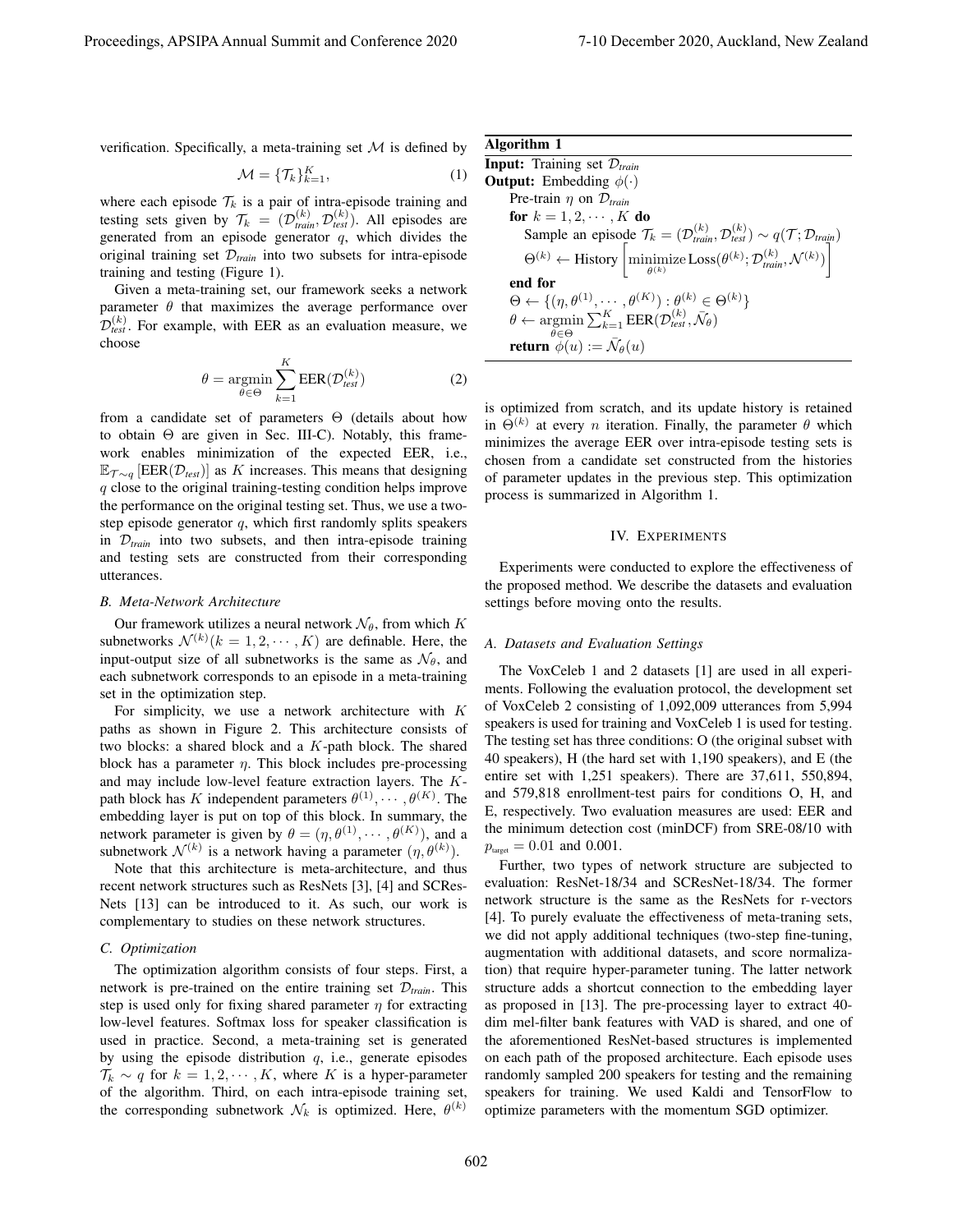TABLE I

PERFORMANCE COMPARISON ON VOXCELEB TEST SETS. THE NETWORK STRUCTURE FOR RESNET18/34 IS FROM [4]. SCRESNET18/34 ADDS THE SHORTCUT CONNECTION PROPOSED IN [13] TO THE EMBEDDING LAYER. MT- DENOTES OUR METHOD USING A META-TRAINING SET WITH  $K = 8$ . EVALUATION MEASURES ARE THE EQUAL ERROR RATE (EER) AND THE MINIMUM DECISION COST FUNCTION (MINDCF) WITH THE PRIOR TARGET PROBABILITIES  $p_1 = 0.01$  AND  $p_2 = 0.001$ .

|                      | Voxceleb1 Test-O |              |              | Voxceleb1 Test-H |              |              | Voxceleb1 Test-E |              |              |
|----------------------|------------------|--------------|--------------|------------------|--------------|--------------|------------------|--------------|--------------|
| Method               | EER              | $mDCF_{p_1}$ | $mDCF_{p_2}$ | <b>EER</b>       | $mDCF_{n_1}$ | $mDCF_{p_2}$ | <b>EER</b>       | $mDCF_{n_1}$ | $mDCF_{p_2}$ |
| ResNet18             | 1.86             | 0.109        | 0.290        | 3.60             | 0.179        | 0.554        | 2.00             | 0.109        | 0.412        |
| MT-ResNet18          | 1.50             | 0.090        | 0.245        | 3.11             | 0.154        | 0.488        | 1.72             | 0.093        | 0.351        |
| ResNet <sub>34</sub> | 1.73             | 0.100        | 0.270        | 3.44             | 0.170        | 0.525        | 1.89             | 0.102        | 0.395        |
| MT-ResNet34          | 1.44             | 0.084        | 0.175        | 2.97             | 0.145        | 0.464        | 1.64             | 0.087        | 0.341        |
| SCResNet18           | 1.76             | 0.104        | 0.313        | 3.52             | 0.175        | 0.546        | 1.91             | 0.105        | 0.401        |
| MT-SCResNet18        | 1.54             | 0.096        | 0.242        | 3.18             | 0.158        | 0.500        | 1.73             | 0.093        | 0.359        |
| SCResNet34           | 1.60             | 0.093        | 0.266        | 3.30             | 0.164        | 0.520        | 1.77             | 0.097        | 0.382        |
| MT-SCResNet34        | 1.42             | 0.082        | 0.185        | 2.97             | 0.146        | 0.479        | 1.60             | 0.086        | 0.343        |



Fig. 3. Detection error tradeoff (DET) curves for ResNet18/34 and MT-ResNet18/34 (proposed method) on VoxCeleb-O.

#### *B. Experimental Results*

Table I reports experimental results with and without the proposed method (MT- indicates our method). It can be discerned that the verification performance of all testing conditions is improved with a 9.7%*−*20% relative reduction in EER and 7.7%*−*34% reduction in minDCF. The results also confirm that our work is complementary to studies on network structure because performance improvements were observed across all network structures.

For more detailed evaluation, Figure 3 shows detection error tradeoff (DET) curves for ResNet18/34 and MT-ResNet18/34 on the VoxCeleb-O set. As can be seen, the proposed method uniformly improves performance. This means that the proposed method does not overfit to a specific evaluation measure such as EER. We also notice that networks with 34 layers outperform those with 18 layers.

However, a limitation of the proposed method lies in its computational cost. To extract embeddings via *K* paths in the proposed meta-architecture, a roughly *K* times greater cost is required because the model size linearly increases. Therefore, we investigate the tradeoff between verification performance and model size in Figure 4. If we compare ResNet-34 and MT-ResNet18 with  $K = 2$ , having almost the same number of



Fig. 4. Tradeoff between verification performance and model size. Two strategies are compared: 1) adding layers to ResNet, 2) adding paths to MT-ResNet18. The equal error rate (%) on VoxCeleb-O is reported. Relative model size is with respect to the size of ResNet18.

parameters, MT-ResNet18 performs better. This shows that our method using a meta-training set provides a different way to efficiently improve performance, rather than just adding layers.

## V. CONCLUSIONS

This paper presented a method to optimize speaker embeddings using a meta-training set for text-independent speaker verification. In experiments, we demonstrated the effectiveness of the proposed method by implementing it on highperformance baselines using ResNets and SCResNets on the VoxCeleb dataset. We also showed that adding paths to the proposed meta-architecture is an efficient way to improve verification performance compared with adding layers to ResNet18.

A useful line of inquiry for future work would be to focus on data-efficient learning frameworks such as semi-supervised and weakly supervised learning as well as data augmentation for low-resource speaker verification.

# VI. ACKNOWLEDGEMENT

This work is supported by JST ACT-X Grant No. JPM-JAX1905.